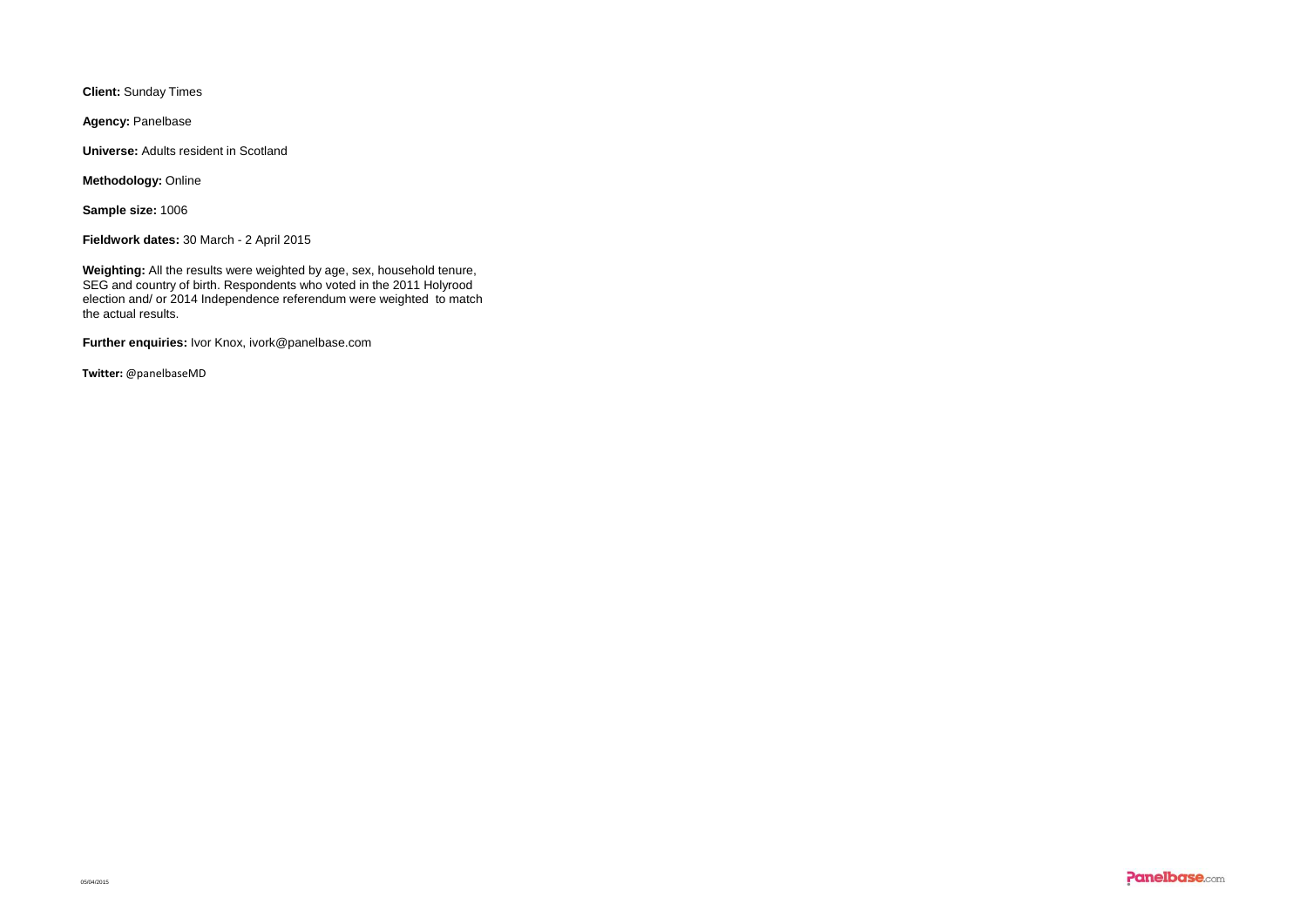| Base: 1,010                                                          | Total                                |                             | Socio-economic grade<br>(Q9)       |                                      |                                |                          |                                          |                             |                             |                                |
|----------------------------------------------------------------------|--------------------------------------|-----------------------------|------------------------------------|--------------------------------------|--------------------------------|--------------------------|------------------------------------------|-----------------------------|-----------------------------|--------------------------------|
|                                                                      |                                      |                             | Male $\times$ 18-<br>34            | Male x 35-<br>54                     |                                | 34                       | Male x 55+ Female x 18 Female x 35<br>54 | Female x<br>$55+$           | ABC1                        | C2DE                           |
|                                                                      |                                      |                             |                                    |                                      |                                |                          |                                          |                             |                             |                                |
|                                                                      |                                      |                             |                                    |                                      |                                |                          |                                          |                             |                             |                                |
| A UK Parliamentary election is due<br>to take place on May 7th - Who | <b>Base: Likely voters</b>           | 889<br>(900)                | 123<br>(56)                        | 159<br>(183)                         | 159<br>(191)                   | 105<br>(97)              | 154<br>(168)                             | 188<br>(205)                | 403<br>(588)                | 486<br>(312)                   |
| do you currently intend to vote<br>for?                              | SNP                                  | 360                         | 61                                 | 76                                   | 66                             | 45                       | 53                                       | 59                          | 144                         | 216                            |
|                                                                      | Labour                               | 41%<br>232                  | 49%<br>24                          | 48%<br>40                            | 42%<br>49                      | 43%<br>21                | 34%<br>44                                | 32%<br>55                   | 36%<br>100                  | 44%<br>137                     |
|                                                                      |                                      | 26%                         | 20%                                | 25%                                  | 31%                            | 20%                      | 29%                                      | 29%                         | 25%                         | 27%                            |
|                                                                      | Conservative                         | 113<br>13%                  | 13<br>11%                          | 21<br>13%                            | 28<br>18%                      | 6<br>5%                  | 16<br>11%                                | 25<br>15%                   | 73<br>18%                   | 40<br>8%                       |
|                                                                      | UKIP                                 | 34<br>4%                    |                                    | 8                                    | 3                              | 2                        |                                          |                             | 15<br>4%                    | 1S                             |
|                                                                      | Liberal Democrat                     | 30                          | 5%<br>$\overline{1}$               | 5%<br>6                              | 2%<br>ä                        | 1%<br>$\overline{1}$     | 6%<br>$\overline{9}$                     | 3%                          | 20                          | 4%<br>$\epsilon$               |
|                                                                      | Green Party                          | 3%<br>$\overline{19}$       | 1%<br>$\overline{3}$               | 4%<br>$\overline{a}$                 | 4%<br>Í                        | 1%<br>8                  | 6%<br>4                                  | 3%                          | 5%<br>8                     | 2%<br>$\overline{10}$          |
|                                                                      |                                      | 2%                          | 2%                                 | 1%                                   | 1%                             | 8%                       | 3%                                       | 1%                          | 2%                          | 2%                             |
|                                                                      | Other                                | E                           | 5                                  | $\bf 0$                              | $\bf 0$                        | $\bf 0$                  | $\,$ 0                                   | $\mathbf{C}$                | $\bf 0$                     | $\overline{a}$                 |
|                                                                      | Don't know                           | 1%<br>96                    | 4%<br>$\mathsf q$                  | $\pmb{\mathsf{o}}$<br>$\overline{z}$ | 0<br>5                         | $\pmb{\mathsf{o}}$<br>73 | $\mathbf 0$<br>19                        | $\mathbf 0$<br>33           | $\mathbf 0$<br>42           | $1\%$<br>54                    |
|                                                                      |                                      | 11%                         | 8%                                 | 4%                                   | 3%                             | 22%                      | 13%                                      | 17%                         | 10%                         | 11%                            |
| Who do you currently intend to                                       | <b>Base: Likely voters</b>           | 792                         | 114                                | 152                                  | 155                            | 82                       | 135                                      | 155                         | 361                         | 432                            |
| vote for? (Excl. Undecided)                                          | excluding undecided<br>SNP           | (811)<br>360                | (50)<br>61                         | (176)<br>76                          | (183)<br>66                    | (79)<br>45               | (150)<br>53                              | (173)<br>55                 | (534)<br>144                | (277)<br>216                   |
|                                                                      |                                      | 45%                         | 53%                                | 50%                                  | 43%                            | 55%                      | 39%                                      | 38%                         | 40%                         | 50%                            |
|                                                                      | Labour                               | 232<br>29%                  | 24<br>21%                          | 40<br>26%                            | 49<br>32%                      | 21<br>25%                | 44<br>33%                                | 55<br>35%                   | 100<br>28%                  | 132<br>31%                     |
|                                                                      | Conservative                         | 11 <sub>3</sub>             | 13                                 | 21                                   | 28                             | 6                        | 16                                       | 29                          | 73                          | 40                             |
|                                                                      | LIKTP                                | 14%<br>34                   | 12%<br>7                           | 14%<br>R                             | 18%<br>٦                       | 7%<br>2                  | 12%<br>q                                 | 19%                         | 20%<br>15                   | 9%<br>19                       |
|                                                                      |                                      | 4%                          | 6%                                 | 5%                                   | 2%                             | 2%                       | 7%                                       | 4%                          | 4%                          | 4%                             |
|                                                                      | Liberal Democrat                     | 30<br>4%                    | $\overline{1}$<br>1%               | 6<br>4%                              | ÿ<br>4%                        | $\mathbf{1}$<br>1%       | $\overline{9}$                           | Ë                           | 20<br>6%                    | ċ<br>2%                        |
|                                                                      | Green Party                          | 15                          | 3                                  | 2                                    | Í                              | 8                        | 7%<br>4                                  | 3%                          | 8                           | 10                             |
|                                                                      | Other                                | 2%                          | 2%<br>5                            | 1%<br>$\Omega$                       | $1\%$<br>$\Omega$              | 10%<br>$\Omega$          | 3%<br>$\overline{0}$                     | 1%<br>$\sqrt{2}$            | 2%<br>$\Omega$              | 2%<br>ï.                       |
|                                                                      |                                      | 1%                          | 4%                                 | $\mathbf 0$                          | $\bullet$                      | $\bullet$                | $\bullet$                                | $\bullet$                   | $\bullet$                   | 1%                             |
| If the election was today, and you                                   | <b>Base: Undecided likely</b>        | 96                          | 9                                  | 7                                    | 5                              | 23                       | 19                                       | 33                          | 42                          | 54                             |
| were standing in the polling booth<br>right now, how would you vote? | voters                               | (89)                        | (6)                                | (7)                                  | (8)                            | (18)                     | (18)                                     | (32)                        | (54)                        | (35)                           |
|                                                                      | Labour                               | 12<br>12%                   | $\overline{1}$<br>7%               | $\overline{z}$<br>33%                | $\theta$<br>$\pmb{\mathsf{o}}$ | 18%                      | 2<br>10%                                 | 8%                          | 17%                         | 8%                             |
|                                                                      | Conservative                         | Я                           | $\mathbf{0}$                       | $\mathbf 0$                          | $\overline{2}$                 | $^{\circ}$               | $\circ$                                  |                             | 6                           |                                |
|                                                                      | SNP                                  | 8%<br>É                     | $\mathbf 0$<br>$\mathbf 0$         | o<br>$\bf 0$                         | 44%<br>$\bf 0$                 | 2%<br>в                  | o<br>$\mathbf{1}$                        | 16%                         | 14%<br>3                    | 4%                             |
|                                                                      |                                      | 7%                          | $\pmb{\mathsf{o}}$                 | $\pmb{\mathsf{o}}$                   | $\pmb{\mathsf{o}}$             | 14%                      | 5%                                       | 7%                          | 6%                          | 7%                             |
|                                                                      | Liberal Democrat                     | 5%                          | $\circ$<br>$\mathbf 0$             | $\Omega$<br>$\mathbf{o}$             | $\overline{1}$<br>15%          | 11%                      | $\Omega$<br>$\bullet$                    | 1<br>4%                     | 1<br>3%                     | 6%                             |
|                                                                      | UKIP                                 |                             | $\mathbf 0$                        | $\overline{\mathbf{0}}$              | 1                              | $\mathbf{1}$             | $\mathbf{1}$                             | $\mathbf c$                 | $\overline{3}$              | $\mathbf c$                    |
|                                                                      | Green Party                          | 3%                          | $\pmb{\mathsf{o}}$<br>$\mathbf{0}$ | 3%<br>$\bf 0$                        | 12%<br>$\mathbf 0$             | 6%<br>0                  | 3%<br>$\mathbf 0$                        | $\mathbf 0$<br>٦            | 6%<br>$\mathbf{1}$          | $1\%$                          |
|                                                                      |                                      | 3%                          | $\bullet$                          | $\Omega$                             | $\Omega$                       | $\mathbf{o}$             | o                                        | 8%                          | 2%                          | 3%                             |
|                                                                      | Other                                | $\overline{0}$<br>$\bullet$ | $\bf{0}$<br>$\mathbf 0$            | $\overline{0}$<br>$\mathbf 0$        | $\overline{0}$<br>$\mathbf 0$  | $\mathbf 0$<br>$\bullet$ | $\bf 0$<br>$\bullet$                     | $\overline{0}$<br>$\bullet$ | $\overline{0}$<br>$\bullet$ | $\overline{0}$<br>$\mathbf{o}$ |
|                                                                      | Don't know                           | 60                          | 9                                  | 4                                    | $\mathbf{1}$                   | 11                       | 16                                       | 18                          | 21                          | 39                             |
|                                                                      |                                      | 62%                         | 93%                                | 64%                                  | 29%                            | 49%                      | 82%                                      | 56%                         | 51%                         | 71%                            |
| How much do you think The SNP<br>are in favour of or against a more  | <b>Base: All</b>                     | 1010                        | 149                                | 169                                  | 167                            | 152                      | 177                                      | 197                         | 460                         | 550                            |
| equal society in Scotland?                                           | 5 - Strongly in favour               | (1010)<br>552               | (67)<br>75                         | (198)<br>108                         | (200)<br>89                    | (138)<br>69              | (192)<br>95                              | (215)<br>116                | (660)<br>229                | (350)<br>323                   |
|                                                                      |                                      | 55%<br>146                  | 50%<br>28                          | 64%<br>28                            | 53%<br>25                      | 46%<br>22                | 54%<br>18                                | 59%<br>26                   | 50%<br>88                   | 59%<br>58                      |
|                                                                      | 4 - Slightly in favour               | 14%                         | 19%                                | 16%                                  | 15%                            | 14%                      | 10%                                      | 13%                         | 19%                         | 10%                            |
|                                                                      | 3 - Neither in favour nor<br>against | 127                         | 23                                 | $10\,$                               | 28                             | 21                       | 21                                       | 22                          | 57                          | 70                             |
|                                                                      | 2 - Slightly against                 | 13%<br>39                   | 16%<br>7                           | 6%<br>5                              | 17%<br>4                       | 14%<br>3                 | 12%<br>11                                | 11%<br>10                   | 12%<br>22                   | 13%<br>18                      |
|                                                                      |                                      | 4%                          | 5%                                 | 3%                                   | 3%                             | 2%                       | 6%                                       | 5%                          | 5%                          | 3%                             |
|                                                                      | 1 - Strongly against                 | 71<br>7%                    | 10<br>7%                           | 9<br>5%                              | 13<br>8%                       | 11<br>7%                 | 15<br>8%                                 | 13<br>7%                    | 36<br>8%                    | 34<br>6%                       |
|                                                                      | Don't know                           | 76                          | 6                                  | 10                                   | R                              | 75                       | 17                                       | 10                          | 28                          | 48                             |
|                                                                      | Mean score                           | 7%<br>4.1                   | 4%<br>4.1                          | 6%<br>4.4                            | 5%<br>4.1                      | 16%<br>4.1               | 10%<br>4.0                               | 5%<br>4.2                   | 6%<br>4.0                   | 9%<br>4.2                      |
|                                                                      |                                      |                             |                                    |                                      |                                |                          |                                          |                             |                             |                                |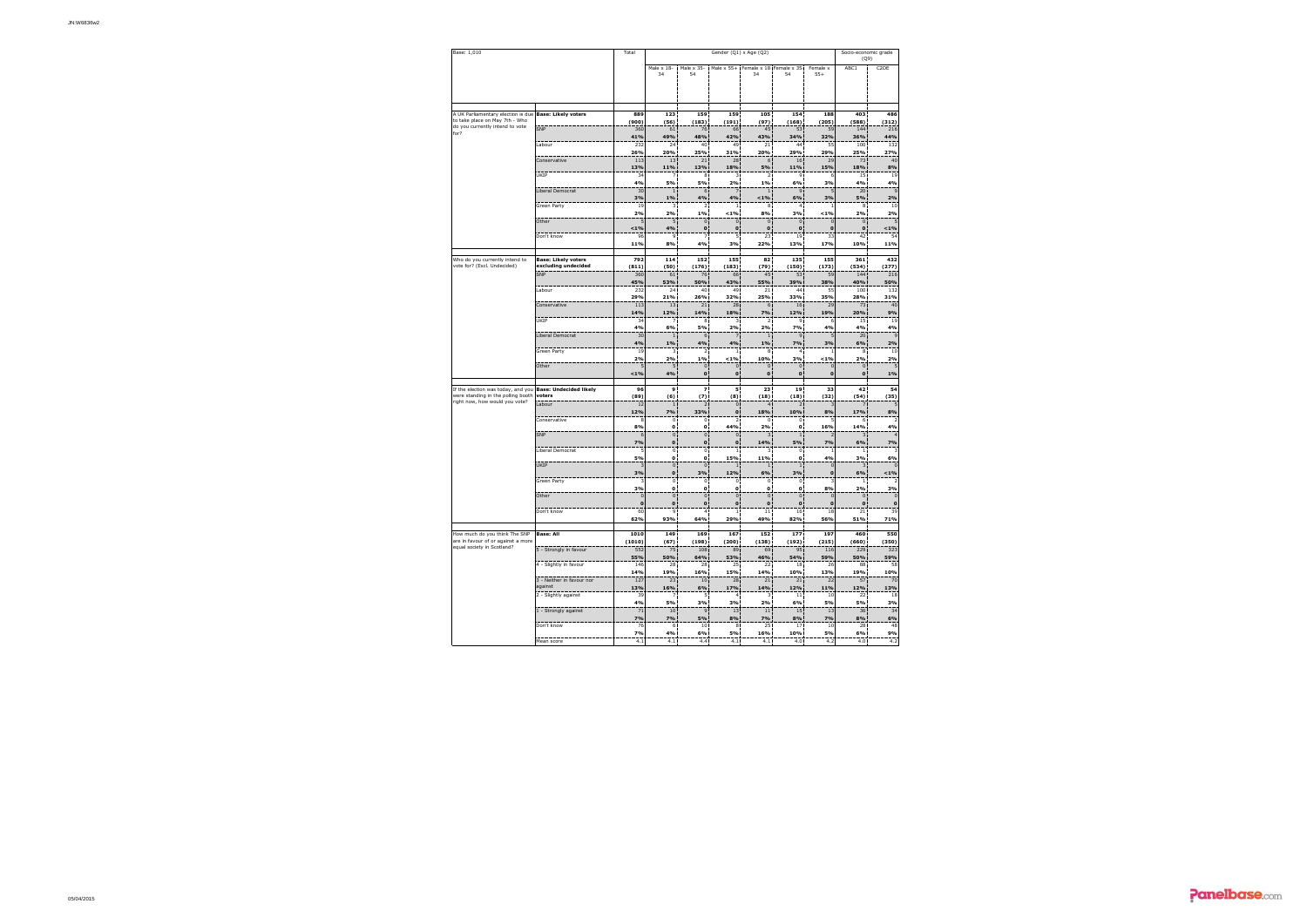| Base: 1,010                                                       |                                      | Total                   | 2011 constituency vote (Q6)   |                         |                               |                                |                                |                                                                        | 2015 Intention (Q4)         |                          |                                |                                |                              |                            |                                |                                | 2014 Scotland referendum (Q5a) |                               |                         |  |
|-------------------------------------------------------------------|--------------------------------------|-------------------------|-------------------------------|-------------------------|-------------------------------|--------------------------------|--------------------------------|------------------------------------------------------------------------|-----------------------------|--------------------------|--------------------------------|--------------------------------|------------------------------|----------------------------|--------------------------------|--------------------------------|--------------------------------|-------------------------------|-------------------------|--|
|                                                                   |                                      |                         | Conservativ<br>e              | Labour                  | Liberal<br>Democrat           | SNP                            | Green<br>Party, Other          | Did not<br>vote, Can't<br>remember<br>I was not<br>eligible to<br>vote | Conservativ                 | Labour                   | Liberal<br>Democrat            | SNP                            | LIKTP                        | Green Party                | Other                          | Don't know                     | Yes                            | No                            | Did not vote            |  |
| A UK Parliamentary election is due                                | <b>Base: Likely voters</b>           | 889                     | 108                           | 237                     | 60                            | 353                            | 9                              | 122                                                                    | 113                         | 232                      | 30                             | 360                            | 34                           | 19                         | 5                              | 96                             | 410                            | 471                           |                         |  |
| to take place on May 7th - Who<br>do you currently intend to vote | SNP                                  | (900)<br>360            | (122)<br>$\mathbb{R}$         | (191)<br>36             | (73)<br>11                    | (358)<br>267                   | (32)<br>$\overline{z}$         | (124)<br>36                                                            | (131)<br>$\theta$           | (178)<br>$\Omega$        | (40)<br>$\Omega$               | (400)<br>360                   | (35)<br>$\Omega$             | (26)<br>$\Omega$           | (1)<br>$\overline{0}$          | (89)<br>$\Omega$               | (504)<br>312                   | (387)<br>47                   | (9)                     |  |
| for?                                                              |                                      | 41%                     | 8%                            | 15%                     | 18%                           | 76%                            | 19%                            | 30%                                                                    | $\bullet$                   | $\mathbf{o}$             | $\mathbf{0}$                   | 100%                           | $\mathbf{o}$                 | $\mathbf{o}$               | $\mathbf{0}$                   | $\mathbf{o}$                   | 76%                            | 10%                           | 4%                      |  |
|                                                                   | Labour                               | 232<br>26%              | 16<br>14%                     | 164<br>69%              | $11\,$<br>19%                 | 26<br>7%                       | 17%                            | 1 <sup>6</sup><br>12%                                                  | $\circ$<br>$\bullet$        | 232<br>100%              | o:<br>$\bullet$                | $\circ$<br>$\mathbf{o}$        | $\mathbf{0}$<br>$\mathbf{0}$ | $\circ$<br>$\circ$         | $\circ$                        | $\,$ 0<br>$\circ$              | 42<br>10%                      | 189<br>40%                    | 20%                     |  |
|                                                                   | Conservative                         | 113                     | 63                            | 13                      | $13\,$                        | 12                             |                                | 11                                                                     | 113                         | $\overline{0}$           | $\mathbf 0$                    | $\overline{0}$                 | $\overline{0}$               | $\circ$                    | $\overline{0}$                 | $\overline{0}$                 | $10\,$                         | 102                           |                         |  |
|                                                                   | UKIP                                 | 13%<br>34               | 58%                           | 5%                      | 22%                           | 3%                             | 10%                            | 9%<br>10                                                               | 100%<br>$\circ$             | $\bf{0}$<br>$\circ$      | $\bullet$<br>$\mathbf{0}$      | $\bf{0}$<br>$^{\circ}$         | 34                           | $\mathbf 0$<br>$\,$ 0      | $\circ$                        | $\mathbf 0$<br>$\circ$         | 3%                             | 22%<br>25                     | 6%                      |  |
|                                                                   | Liberal Democrat                     | 4%<br>30                | 4%<br>5                       | 4%                      | 4%<br>13                      | 2%<br>$\overline{5}$           | 26%<br>$\Omega$                | 8%                                                                     | $\Omega$<br>$\mathbf{0}$    | $\Omega$<br>$\circ$      | $\Omega$<br>30 <sub>2</sub>    | $\Omega$<br>$\theta$           | 100%<br>n                    | $\Omega$<br>$\overline{0}$ | $\Omega$<br>$\circ$            | $\Omega$<br>$\theta$           | 2%                             | 5%<br>26                      | 21%                     |  |
|                                                                   |                                      | 3%                      | 7%                            | 1%                      | 22%                           | 2%                             | 3%                             | 1%                                                                     | $\bullet$                   | $\mathbf{o}$             | 100%                           | $\mathbf{o}$                   | $\mathbf{o}$                 | $\circ$                    | $\mathbf{o}$                   | $\mathbf 0$                    | $1\%$                          | 6%                            | $\bf o$                 |  |
|                                                                   | Green Party                          | 19<br>2%                | $\overline{\mathbf{3}}$<br>3% | 1%                      | $\overline{\mathbf{3}}$<br>4% | в<br>1%                        | $\overline{ }$<br>20%          | 6%                                                                     | $\circ$<br>$\Omega$         | $\circ$<br>$\Omega$      | $\mathbf{0}$<br>$\mathbf{a}$   | $\circ$<br>$\Omega$            | $\mathbf{0}$<br>$\mathbf{a}$ | 19<br>100%                 | $\circ$<br>$\Omega$            | $\circ$<br>$\Omega$            | $\ddot{ }$<br>2%               | 10<br>2%                      | $\Omega$                |  |
|                                                                   | Other                                | ×                       | $\mathbf{0}$                  | $\mathbf 0$             | $\bf{0}$                      | 5                              | $\mathbf 0$                    |                                                                        | $\circ$                     | $\circ$                  | $\mathbf{0}$                   | $\circ$                        | $\mathbf{0}$                 | $\theta$                   | 5                              | $\mathbf 0$                    | -5                             | $\,$ 0                        |                         |  |
|                                                                   | Don't know                           | $1\%$<br>Q <sub>f</sub> | $\bullet$<br>$\overline{7}$   | $\mathbf 0$<br>14       | $\mathbf{o}$<br>63            | 1%<br>28                       | $\mathbf{o}$<br>$\overline{1}$ | $\mathbf{0}$<br>41                                                     | $\mathbf{0}$<br>$\circ$     | $\mathbf{o}$<br>$\Omega$ | $\bullet$<br>$^{\circ}$        | $\mathbf{o}$<br>$\Omega$       | $\mathbf{o}$<br>o            | $\mathbf{o}$<br>$\Omega$   | 100%<br>$\Omega$               | $\mathbf{o}$<br>96             | 1%<br>21                       | $\pmb{\mathsf{o}}$<br>72      |                         |  |
|                                                                   |                                      | 11%                     | 6%                            | 6%                      | 11%                           | 8%                             | 6%                             | 34%                                                                    | $\bullet$                   | $\circ$                  | $\bullet$                      | $\mathbf{o}$                   | $\bullet$                    | $\bullet$                  | $\circ$                        | 100%                           | 5%                             | 15%                           | 50%                     |  |
| Who do you currently intend to                                    | <b>Base: Likely voters</b>           | 792                     | 102                           | 223                     | 53                            | 325                            | 8                              | 81                                                                     | 113                         | 232                      | 30                             | 360                            | 34                           | 19                         | 5                              | $\circ$                        | 390                            | 399                           | $\overline{\mathbf{3}}$ |  |
| vote for? (Excl. Undecided)                                       | excluding undecided<br>SNP           | (811)<br>360            | (114)<br>8                    | (177)<br>36             | (65)<br>11                    | (339)<br>267                   | (30)<br>$\overline{z}$         | (86)<br>36                                                             | (131)<br>$\theta$           | (178)<br>$\Omega$        | (40)<br>$\overline{0}$         | (400)<br>360                   | (35)<br>$\mathbf{0}$         | (26)<br>$\circ$            | (1)<br>$\overline{0}$          | (0)<br>$\circ$                 | (476)<br>312                   | (330)<br>47                   | (5)                     |  |
|                                                                   |                                      | 45%                     | 8%                            | 16%                     | 20%                           | 82%                            | 20%                            | 45%                                                                    | $\bullet$                   | $\mathbf{o}$             | $\bullet$                      | 100%                           | $\mathbf{o}$                 | $\mathbf{o}$               | $\mathbf{0}$                   | $\mathbf{o}$                   | 80%                            | 12%                           | 8%                      |  |
|                                                                   | Labour                               | 232<br>29%              | 16<br>15%                     | 164<br>73%              | 11<br>22%                     | 26<br>8%                       | $\mathbf{1}$<br>18%            | 16<br>18%                                                              | $\Omega$<br>$\bullet$       | 232<br>100%              | -01<br>$\bullet$               | $\Omega$<br>$\mathbf{o}$       | $\mathbf{0}$<br>$\bullet$    | $\Omega$<br>$\circ$        | $\Omega$<br>$\Omega$           | $\overline{0}$<br>$\mathbf{o}$ | 42<br>11%                      | 189<br>47%                    | 39%                     |  |
|                                                                   | Conservative                         | 113<br>14%              | 63<br>62%                     | 13<br>6%                | $13\,$<br>24%                 | 12<br>4%                       | $\mathbf{1}$<br>10%            | 11<br>14%                                                              | 113<br>100%                 | $\mathbf 0$              | $\,$ 0 $\,$<br>$\mathbf{0}$    | $\overline{0}$<br>$\mathbf 0$  | $\mathbf{0}$                 | $\theta$<br>$\mathbf{o}$   | $\overline{0}$                 | $\circ$<br>$\mathbf{0}$        | 10<br>3%                       | 102<br>26%                    | 11%                     |  |
|                                                                   | UKIP                                 | 34                      |                               |                         |                               |                                |                                | 10                                                                     | $\Omega$                    |                          | $^{\circ}$                     |                                | 34                           | $\Omega$                   | $\mathbf 0$                    | $\Omega$                       |                                | 25                            |                         |  |
|                                                                   | <b>Liberal Democrat</b>              | 4%<br>30                | 4%<br>$\overline{7}$          | 4%<br>$\mathbf{1}$      | 5%<br>13                      | 2%<br>5                        | <b>28%</b><br>$\Omega$         | 12%                                                                    | $\Omega$<br>$\theta$        | $\Omega$<br>$\Omega$     | $\mathbf{a}$<br>30             | $\Omega$<br>$\Omega$           | 100%<br>$\theta$             | $\Omega$<br>$\Omega$       | $\Omega$<br>$\theta$           | $\Omega$<br>$\overline{0}$     | 2%<br>ಾ                        | 6%<br>26                      | 41%                     |  |
|                                                                   | Green Party                          | 4%<br>19                | 7%<br>3                       | $1\%$                   | 25%                           | 2%                             | 3%<br>$\overline{\phantom{a}}$ | 2%                                                                     | $\mathbf{0}$<br>$\circ$     | $\Omega$<br>$\Omega$     | 100%                           | $\Omega$<br>$\Omega$           | o                            | $\Omega$<br>19             |                                | $\Omega$<br>$\circ$            | $1\%$                          | 7%<br>10                      |                         |  |
|                                                                   |                                      | 2%                      | 3%                            | 1%                      | 5%                            | 1%                             | 21%                            | 9%                                                                     | $\bullet$                   | $\mathbf{o}$             | $^{\circ}$<br>$\bullet$        | $\mathbf{o}$                   | $\mathbf{0}$<br>o            | 100%                       | $\theta$<br>$\mathbf{o}$       | $\circ$                        | 2%                             | 2%                            |                         |  |
|                                                                   | Other                                | 1%                      | $\bf{0}$<br>$\mathbf{0}$      | $\mathbf 0$<br>$\Omega$ | $\mathbf 0$<br>$\mathbf{0}$   | 5<br>1%                        | $\mathbb O$<br>$\mathbf{0}$    | $\mathbf{a}$                                                           | $\mathbb O$<br>$\mathbf{0}$ | $\bf{0}$<br>$\Omega$     | $\mathbf 0$<br>$\mathbf{0}$    | $\,$ 0<br>$\Omega$             | $\bf 0$<br>$\Omega$          | $\circ$<br>$\mathbf{o}$    | 100%                           | $\mathbf 0$<br>$\mathbf{o}$    | 5<br>1%                        | $\mathbf 0$<br>$\mathbf{o}$   |                         |  |
| If the election was today, and you Base: Undecided likely         |                                      | 96                      | 7                             | 14                      | $\overline{6}$                | 28                             | $\mathbf{1}$                   | 41                                                                     | $\overline{\mathbf{0}}$     | $\overline{\phantom{a}}$ | $\overline{\phantom{a}}$       | $\mathbf{o}$                   | $\mathbf 0$                  | $\overline{\mathbf{0}}$    | $\bullet$                      | 96                             | 21                             | 72                            | 3                       |  |
| were standing in the polling booth                                | voters                               | (89)                    | (8)                           | (14)                    | (8)                           | (19)                           | (2)                            | (38)                                                                   | (0)                         | (0)                      | (0)                            | (0)                            | (0)                          | (0)                        | (0)                            | (89)                           | (28)                           | (57)                          | (4)                     |  |
| right now, how would you vote?                                    | Labour                               | 12<br>12%               | $\mathbf{0}$<br>$\mathbf 0$   | 37%                     | $\mathbf{0}$<br>$\bullet$     | 3%                             | $\theta$<br>$\mathbf 0$        | 14%                                                                    | $\theta$<br>$\mathbf 0$     | $\circ$<br>$\mathbf{o}$  | $\overline{0}$<br>$\mathbf 0$  | $\Omega$<br>$\mathbf{o}$       | $\mathbf{0}$<br>$\mathbf 0$  | $\circ$<br>$\mathbf{o}$    | $\overline{0}$<br>$\mathbf{o}$ | 12<br>12%                      | 7%                             | 10<br>14%                     | $\mathbf 0$             |  |
|                                                                   | Conservative                         |                         | $\mathbf{1}$                  |                         | $\circ$                       | $\overline{2}$                 | $\theta$                       |                                                                        | $\circ$                     | $\circ$                  | o:                             | $\circ$                        | $\mathbf{0}$                 | $\mathbf{0}$               | $\mathbf{0}$                   | 8                              | $\circ$                        | 8                             |                         |  |
|                                                                   | SNP                                  | 8%<br>6                 | 18%<br>$\mathbf{1}$           | 7%<br>$\mathbf{1}$      | $\bullet$<br>$\mathbf{0}$     | 8%<br>$\overline{1}$           | $\mathbf{0}$<br>$\theta$       | 9%                                                                     | $\mathbf{0}$<br>$\theta$    | $\mathbf{o}$<br>$\Omega$ | $\mathbf{0}$<br>$\overline{0}$ | $\mathbf{o}$<br>$\Omega$       | $\mathbf{0}$<br>$\mathbf{0}$ | $\circ$<br>$\Omega$        | $\mathbf{o}$<br>$\mathbf{0}$   | 8%<br>6                        | 2%                             | 11%<br>$\overline{z}$         | $\circ$                 |  |
|                                                                   | Liberal Democrat                     | 7%                      | 19%                           | 9%<br>$^{\circ}$        | $\mathbf{o}$                  | 5%<br>ö                        | $\bullet$                      | 6%                                                                     | $\mathbf 0$<br>$\circ$      | $\mathbf{o}$             | $\mathbf 0$<br>$\mathbf{0}$    | $\mathbf{o}$<br>$\circ$        | $\bullet$<br>o:              | $\mathbf{o}$<br>ö          | $\mathbf{o}$                   | 7%                             | 19%                            | $3\%$                         |                         |  |
|                                                                   |                                      | 5%                      | 11%                           | $\mathbf{o}$            | 62%                           | $\mathbf 0$                    | $\circ$<br>o                   | $\mathbf{0}$                                                           | o                           | $\mathbf{o}$             | $\bullet$                      | $\circ$                        | $\bullet$                    | $\mathbf 0$                | 0<br>$\bullet$                 | 5%                             | 4%                             | 6%                            |                         |  |
|                                                                   | UKIP                                 | 3%                      | 19%                           | $\circ$<br>$\bullet$    | 19%                           | $\overline{0}$<br>$\mathbf{o}$ | $\mathbb O$<br>$\mathbf 0$     | 1%                                                                     | $\mathbf 0$<br>$\mathbf 0$  | $\circ$<br>$\mathbf 0$   | $\mathbf 0$ :<br>$\bullet$     | $\overline{0}$<br>$\mathbf{o}$ | $\overline{0}$               | $\circ$<br>$\mathbf 0$     | $\overline{0}$<br>$\mathbf 0$  | $\overline{\mathbf{3}}$<br>3%  | $1\%$                          | $\overline{\mathbf{3}}$<br>3% |                         |  |
|                                                                   | Green Party                          |                         | $^{\circ}$                    | $\circ$                 | $^{\circ}$                    | $\overline{ }$                 | $\circ$                        |                                                                        | $\circ$                     | $\Omega$                 | $\circ$                        | $\Omega$                       | $\alpha$                     | $\circ$                    | $\circ$                        | -3<br>3%                       | $\overline{0}$                 | $\overline{\mathbf{3}}$       |                         |  |
|                                                                   | Other                                | 3%<br>$\overline{0}$    | $\Omega$<br>$\mathbf 0$       | $\Omega$<br>$\theta$    | $\Omega$<br>$\mathbf{0}$      | 7%<br>$\overline{0}$           | $\Omega$<br>$\mathbf 0$        | 2%                                                                     | $\Omega$<br>$\mathbf 0$     | $\Omega$<br>$\theta$     | $\Omega$<br>$\mathbf 0$        | $\Omega$<br>$\mathbf{0}$       | $\Omega$<br>$\mathbf 0$      | $\Omega$<br>$\mathbf 0$    | $\Omega$<br>$\mathbf{0}$       | $\overline{0}$                 | $\Omega$<br>$\overline{0}$     | 4%<br>$\overline{0}$          |                         |  |
|                                                                   | Don't know                           | o<br>60                 | $\bullet$<br>2                | $\mathbf{o}$<br>6       | $\mathbf{o}$                  | o<br>21                        | $\bullet$<br>$\mathbf{1}$      | 28                                                                     | $\bullet$<br>$\circ$        | $\Omega$                 | $\bullet$<br>$\mathbf{0}$      | $\mathbf{o}$<br>$^{\circ}$     | $\mathbf{0}$                 | $\circ$<br>$^{\circ}$      | $\mathbf{o}$<br>$\circ$        | $\mathbf{o}$<br>60             | 14                             | $\mathbf{o}$<br>43            |                         |  |
|                                                                   |                                      | 62%                     | 32%                           | 46%                     | 19%                           | 77%                            | 100%                           | 69%                                                                    | $\bullet$                   | $\Omega$                 | $\mathbf 0$                    | $\Omega$                       | o                            | $\Omega$                   | $\bullet$                      | 62%                            | 67%                            | 59%                           | 100%                    |  |
| How much do you think The SNP                                     | <b>Base: All</b>                     | 1010                    | 112                           | 256                     | 64                            | 366                            | 9                              | 203                                                                    | 121                         | 243                      | 33                             | 381                            | 44                           | 20                         | 6                              | 125                            | 442                            | 546                           | 22                      |  |
| are in favour of or against a more<br>equal society in Scotland?  | 5 - Strongly in favour               | (1010)<br>552           | (126)<br>41                   | (204)<br>122            | (77)<br>25                    | (367)<br>290                   | (33)                           | (203)<br>71                                                            | (138)<br>48                 | (189)<br>97              | (46)<br>15                     | (415)<br>331                   | (39)<br>12                   | (29)                       | (3)<br>$\overline{0}$          | (121)<br>34                    | (549)<br>356                   | (439)<br>194                  | (22)                    |  |
|                                                                   |                                      | 55%                     | 36%                           | 48%                     | 39%                           | 79%                            | 42%                            | 35%                                                                    | 40%                         | 40%                      | 46%                            | 87%                            | 28%                          | 43%                        | $\mathbf{o}$                   | 27%                            | 81%                            | 35%                           | 10%                     |  |
|                                                                   | 4 - Slightly in favour               | 146<br>14%              | 16<br>15%                     | 48<br>19%               | 16<br>25%                     | 33<br>9%                       | 21%                            | 30<br>15%                                                              | 12<br>10%                   | 56<br>23%                | 6<br>17%                       | 34<br>9%                       | 5%                           | 8<br>41%                   | 100%                           | 15<br>12%                      | 48<br>11%                      | 92<br>17%                     | 26%                     |  |
|                                                                   | 3 - Neither in favour nor<br>against | 127                     | 13                            | 43                      |                               | 21                             | $\overline{z}$                 | 41                                                                     | 16                          | 49                       |                                | $1\,1$                         | 13                           | $\overline{1}$             |                                | 25                             | 15                             | 110                           |                         |  |
|                                                                   | 2 - Slightly against                 | 13%<br>39               | 11%<br>13                     | 17%<br>10               | 11%                           | 6%<br>5                        | 17%                            | 20%                                                                    | 13%                         | 20%                      | 22%                            | 3%                             | 30%                          | 5%<br>-2                   | $\mathbf{o}$<br>$^{\circ}$     | 20%<br>10                      | 3%                             | 20%<br>34                     | 10%                     |  |
|                                                                   | 1 - Strongly against                 | 4%<br>71                | 11%<br>21                     | 4%<br>21                | 5%<br>$10\,$                  | 1%<br>5                        | 9%<br>$\mathbf{1}$             | 4%<br>13                                                               | 6%<br>26                    | 4%<br>21                 | 11%<br>$\mathbf{1}$            | 1%                             | 4%<br>13                     | 9%<br>$\circ$              | $\Omega$<br>$\bf{0}$           | 8%<br>5                        | 1%                             | 6%<br>63                      |                         |  |
|                                                                   |                                      | 7%                      | 19%                           | 8%                      | 16%                           | 1%                             | 9%                             | 6%                                                                     | 22%                         | 9%                       | 4%                             | $\mathbf 0$                    | 30%                          | $1\%$                      | $\mathbf{o}$                   | 4%                             | 1%                             | 12%                           | 4%                      |  |
|                                                                   | Don't know                           | 76<br>7%                | 8<br>7%                       | 12<br>5%                | $\overline{\mathbf{3}}$<br>5% | 11<br>3%                       | $\circ$<br>2%                  | 41<br>20%                                                              | 11<br>9%                    | 10<br>4%                 | $\circ$<br>$\circ$             | 1<br>$1\%$                     | 1<br>3%                      | $\Omega$<br>$1\%$          | $\circ$<br>$\mathbf{o}$        | 36<br>29%                      | 11<br>3%                       | 53<br>10%                     | $\overline{11}$<br>51%  |  |
|                                                                   | Mean score                           | 4.1                     | 3.4                           | 4.0                     | 3.7                           | 4.7                            | 3.8                            | 3 <sup>c</sup>                                                         | 3.4                         | 3.9                      | 3.9                            | 4.8                            | 3.0                          | 4.2                        | 4.0                            | 3.7                            | 4.7                            | 3.6                           | 3.8                     |  |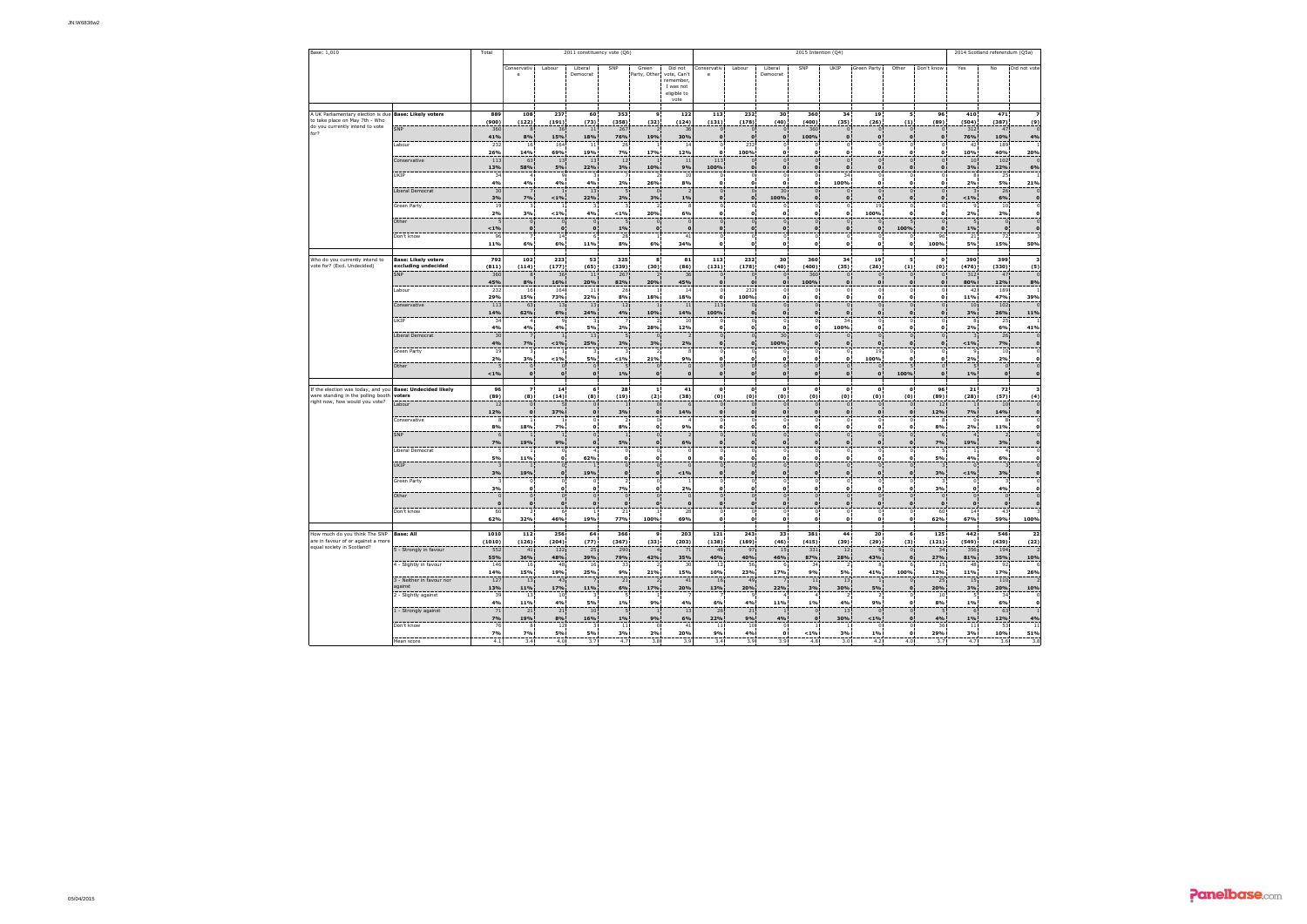| Base: 1,010                                                              | Total                                |                | Socio-economic grade<br>(Q9) |                  |                         |              |                                          |                                 |              |                         |
|--------------------------------------------------------------------------|--------------------------------------|----------------|------------------------------|------------------|-------------------------|--------------|------------------------------------------|---------------------------------|--------------|-------------------------|
|                                                                          |                                      |                | Male x 18-<br>34             | Male x 35-<br>54 |                         | 34           | Male x 55+ Female x 18 Female x 35<br>54 | Female x<br>$55+$               | ABC1         | C <sub>2</sub> DE       |
|                                                                          |                                      |                |                              |                  |                         |              |                                          |                                 |              |                         |
| How much do you think Labour                                             | <b>Base: All</b>                     | 1010           | 149                          | 169              | 167                     | 152          | 177                                      | 197                             | 460          | 550                     |
| are in favour of or against a more                                       |                                      | (1010)         | (67)                         | (198)            | (200)                   | (138)        | (192)                                    | (215)                           | (660)        | (350)                   |
| equal society in Scotland?                                               | 5 - Strongly in favour               | 137            | 9                            | 28               | 30                      | 14           | 19                                       | 38                              | 70           | 67                      |
|                                                                          |                                      | 14%            | 6%                           | 17%              | 18%                     | 9%           | 11%                                      | 19%                             | 15%          | 12%                     |
|                                                                          | 4 - Slightly in favour               | 306<br>30%     | 47<br>31%                    | 49<br>29%        | 49<br>30%               | 32<br>21%    | 68<br>38%                                | 62<br>32%                       | 154<br>34%   | 152<br>28%              |
|                                                                          | 3 - Neither in favour nor            | 223            | 39                           | 31               | 39                      | 25           | 38                                       | 51                              | 96           | 127                     |
|                                                                          | against                              | 22%            | 26%                          | 18%              | 23%                     | 17%          | 21%                                      | 26%                             | 21%          | 23%                     |
|                                                                          | 2 - Slightly against                 | 118            | 12                           | 24               | 20                      | 24           | 18                                       | 20                              | 64           | 53                      |
|                                                                          |                                      | 12%            | 8%                           | 14%              | 12%                     | 16%          | 10%                                      | 10%                             | 14%          | 10%                     |
|                                                                          | 1 - Strongly against                 | 123            | 26                           | 31               | 19                      | 15           | 17                                       | 15                              | 39           | 84                      |
|                                                                          | Don't know                           | 12%<br>103     | 17%<br>17                    | 18%<br>6         | 11%<br>10               | 10%<br>41    | 10%<br>17                                | 7%<br>12                        | 8%<br>36     | 15%<br>6                |
|                                                                          |                                      | 10%            | 11%                          | 4%               | 6%                      | 27%          | 10%                                      | 6%                              | 8%           | 12%                     |
|                                                                          | Mean score                           | 3.2            | 3.0                          | 3.1              | 3.3                     | 3.0          | 3.3                                      | 3.5                             | 3.4          | 3.1                     |
|                                                                          |                                      |                |                              |                  |                         |              |                                          |                                 |              |                         |
| How much do you think The                                                | <b>Base: All</b>                     | 1010           | 149                          | 169              | 167                     | 152          | 177                                      | 197                             | 460          | 550                     |
| Liberal Democrats are in favour of<br>or against a more equal society in |                                      | (1010)         | (67)                         | (198)            | (200)                   | (138)        | (192)                                    | (215)                           | (660)        | (350)<br>$\overline{3}$ |
| Scotland?                                                                | 5 - Strongly in favour               | 72<br>7%       | 10 <sub>1</sub><br>7%        | 17<br>10%        | 14<br>8%                | 5<br>3%      | 10<br>6%                                 | 16<br>8%                        | 40<br>9%     | 6%                      |
|                                                                          | 4 - Slightly in favour               | 223            | 40                           | 32               | 53                      | 22           | 33                                       | 4                               | 122          | 101                     |
|                                                                          |                                      | 22%            | 27%                          | 19%              | 32%                     | 14%          | <b>18%</b>                               | 22%                             | 26%          | 18%                     |
|                                                                          | 3 - Neither in favour nor            | 259            | 41                           | 41               | 35                      | 38           | 51                                       | 52                              | 146          | 112                     |
|                                                                          | against                              | 26%            | 28%                          | 25%              | 21%                     | 25%          | 29%                                      | 27%                             | 32%          | 20%                     |
|                                                                          | 2 - Slightly against                 | 151            | 23                           | 29               | 24                      | 20           | 18                                       | 37                              | 54           | 97                      |
|                                                                          |                                      | 15%<br>157     | 15%<br>22                    | 17%<br>36        | 14%<br>26               | 13%          | 10%<br>30                                | 19%<br>$\overline{\mathcal{H}}$ | 12%<br>45    | 18%<br>11 <sup>2</sup>  |
|                                                                          | 1 - Strongly against                 | 16%            | 15%                          | 21%              | 15%                     | 18<br>12%    | 17%                                      | 12%                             | 10%          | 20%                     |
|                                                                          | Don't know                           | 148            | 13                           | 13               | 16                      | 49           | 34                                       | $\mathbf{z}$                    | 53           | 95                      |
|                                                                          |                                      | 15%            | 9%                           | 8%               | 9%                      | 32%          | 19%                                      | 12%                             | 11%          | 17%                     |
|                                                                          | Mean score                           | 2.9            | 2.9                          | 2.8              | 3.0                     | 2.8          | 2.8                                      | 2.9                             | 3.1          | 2.7                     |
|                                                                          |                                      |                |                              |                  |                         |              |                                          |                                 |              |                         |
| How much do you think The<br>Conservatives are in favour of or           | <b>Base: All</b>                     | 1010<br>(1010) | 149<br>(67)                  | 169<br>(198)     | 167<br>(200)            | 152<br>(138) | 177<br>(192)                             | 197<br>(215)                    | 460<br>(660) | 550<br>(350)            |
| against a more equal society in                                          | 5 - Strongly in favour               | 61             | 15                           | 6                | 17                      |              | 4                                        | 14                              | 29           | 33                      |
| Scotland?                                                                |                                      | 6%             | 10%                          | 4%               | 10%                     | 3%           | 2%                                       | 7%                              | 6%           | 6%                      |
|                                                                          | 4 - Slightly in favour               | 115            | 13                           | 15               | 25                      |              | 75                                       | 28                              | 63           | 51                      |
|                                                                          |                                      | 11%            | 9%                           | 9%               | 15%                     | 6%           | 14%                                      | 14%                             | 14%          | 9%                      |
|                                                                          | 3 - Neither in favour nor<br>against | 190            | 37                           | 30               | 27                      | 28           | 35                                       | 34                              | 91           | 95                      |
|                                                                          | 2 - Slightly against                 | 19%<br>170     | 25%<br>26                    | 18%<br>28        | 16%<br>22               | 18%<br>27    | 20%<br>29                                | 17%<br>37                       | 20%<br>100   | 18%<br>70               |
|                                                                          |                                      | 17%            | 18%                          | 16%              | 13%                     | 18%          | 16%                                      | 19%                             | 22%          | 13%                     |
|                                                                          | 1 - Strongly against                 | 384            | 50                           | 84               | 69                      | 50           | 59                                       | 72                              | 141          | 24 <sub>3</sub>         |
|                                                                          |                                      | 38%            | 34%                          | 50%              | 41%                     | 33%          | 34%                                      | 37%                             | 31%          | 44%                     |
|                                                                          | Don't know                           | 90             | 8                            | 7                |                         | 34           | 24                                       | 11                              | 36           | 54                      |
|                                                                          |                                      | 9%             | 5%                           | 4%               | 4%                      | 22%          | 14%                                      | 6%                              | 8%           | 10%                     |
|                                                                          | Mean score                           | 2.2            | 2.4                          | 2.0              | 2.4                     | 2.1          | 2.3                                      | 2.3                             | 2.4          | 2.1                     |
| How much do you think it matters                                         | <b>Base: All</b>                     | 1010           | 149                          | 169              | 167                     | 152          | 177                                      | 197                             | 460          | 550                     |
| to Scotland whether David                                                |                                      | (1010)         | (67)                         | (198)            | (200)                   | (138)        | (192)                                    | (215)                           | (660)        | (350)                   |
| Cameron or Ed Miliband is Prime<br>Minster after the general election    | 3 - It matters a lot                 | 482            | 43                           | 78               | 109                     | 47           | 81                                       | 124                             | 218          | 26 <sub>6</sub>         |
| on May 7th?                                                              |                                      | 48%            | 29%                          | 46%              | 65%                     | 31%          | 46%                                      | 63%                             | 47%          | 48%                     |
|                                                                          | 2 - It matters a little              | 264            | 52                           | 50               | 25                      | 48           | 53                                       | 36                              | 131          | 134                     |
|                                                                          | 1 - It doesn't matter at all         | 26%<br>176     | 35%<br>42                    | 29%<br>38        | 15%<br>30               | 32%<br>14    | 30%<br>24                                | 18%<br>27                       | 28%<br>79    | 24%<br>97               |
|                                                                          |                                      | 17%            | 28%                          | 22%              | 18%                     | 9%           | 14%                                      | 14%                             | 17%          | 18%                     |
|                                                                          | Don't know                           | 88             | 11                           | В                | $\overline{\mathbf{3}}$ | 43           | 18                                       | 10                              | 32           | 55                      |
|                                                                          |                                      | 9%             | 7%                           | 2%               | 2%                      | 28%          | 10%                                      | 5%                              | 7%           | 10%                     |
|                                                                          | Mean score                           | 2.3            | 2.0                          | 2.2              | 2.5                     | 2.3          | 2.4                                      | 2.5                             | 2.3          | 2.3                     |
|                                                                          |                                      |                |                              |                  |                         |              |                                          |                                 |              |                         |